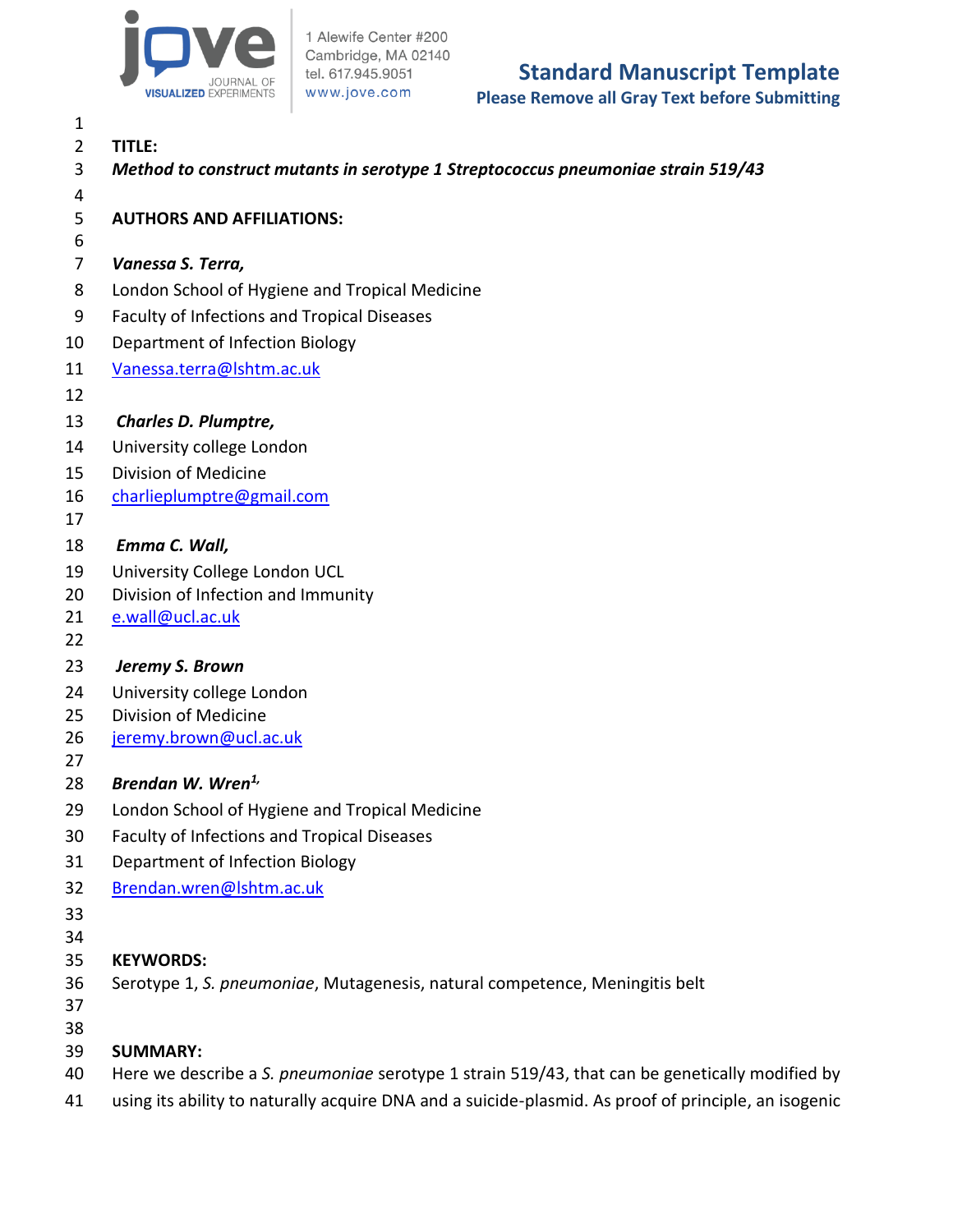- mutant in the pneumolysin (*ply*) gene was made. This protein was chosen because it has a well-
- known and easy to follow phenotype, the ability to lyse red blood cells.
- 

### **ABSTRACT:**

 *Streptococcus pneumoniae* serotype 1 remain a huge problem in low-and-middle income countries, particularly in sub-Saharan Africa. Despite its importance, studies in this serotype have been hindered by the lack of genetic tools to modify it. In this study we describe a method to successfully modify genetically a serotype 1 clinical isolate (strain 519/43). Interestingly, this was achieved by exploiting the Pneumococcus' ability to naturally acquire DNA, however, unlike most pneumococci, the use of linear DNA was not successful, to mutate this important strain a suicide plasmid had to be used. This methodology has provided us with the means for a deeper understanding of this elusive serotype, both in terms of its biology and pathogenicity. In order to validate the method, the major known pneumococcal toxin, pneumolysin, was mutated because it has a well-known and easy to follow phenotype. We showed that the mutant, as expected, lost its ability to lyse Red Blood Cells. By being able to mutate an important gene in the serotype of interest, we were able to observe different phenotypes for loss of function mutants upon intraperitoneal and intranasal infections from the ones observed for other serotypes. In summary, this study proves that strain 519/43 (serotype 1) can be genetically modified.

## **INTRODUCTION:**

 *Streptococcus pneumoniae* (*S. pneumoniae*, the pneumococcus) is one of the principal causes of morbidity and mortality globally. Up until recently, close to 100 serotypes of *S. pneumoniae* have 64 been discovered  $1-7$ . Yearly, invasive pneumococcal disease (IPD) claims around 700,000 deaths, of children younger than 5 years old <sup>8</sup> . S. *pneumoniae* is the major cause of bacterial pneumonia,

- 66 otitis media, meningitis and septicaemia worldwide .
- In the African meningitis belt, serotype 1 is responsible for meningitis outbreaks, where sequence 68 type (ST) ST217, an extremely virulent sequence type is dominant<sup>10-15</sup>. Its importance in
- meningitis pathology has been likened to that of *Neisseria meningitidis* in the African meningitis
- 70 belt <sup>16</sup>. Serotype 1 is often the main cause of IPD; however, it is very rarely found in carriage. In
- fact, in The Gambia, this serotype is accountable for 20% of all invasive disease, but it was only
- 72 found in 0.5% of healthy carriers  $14, 17-19$ . Genetic exchange and recombination in competent
- 73 pneumococci occurs generally in carriage rather than in invasive disease . Furthermore,
- serotype 1 has been shown to have one of the shortest carriage rates described amongst
- pneumococci (only 9 days). Therefore, it has been proposed that this serotype might have a much
- 76 lower recombination rate than others .
- In depth studies are necessary to understand the reason behind serotype 1 strains' low rate of
- carriage and its importance in invasive disease in sub-Saharan Africa.
- Here we report a protocol that allows genome-wide mutagenesis of a particularserotype 1 strain,
- 519/43. This strain can easily acquire and recombine new DNA into its genome. This method is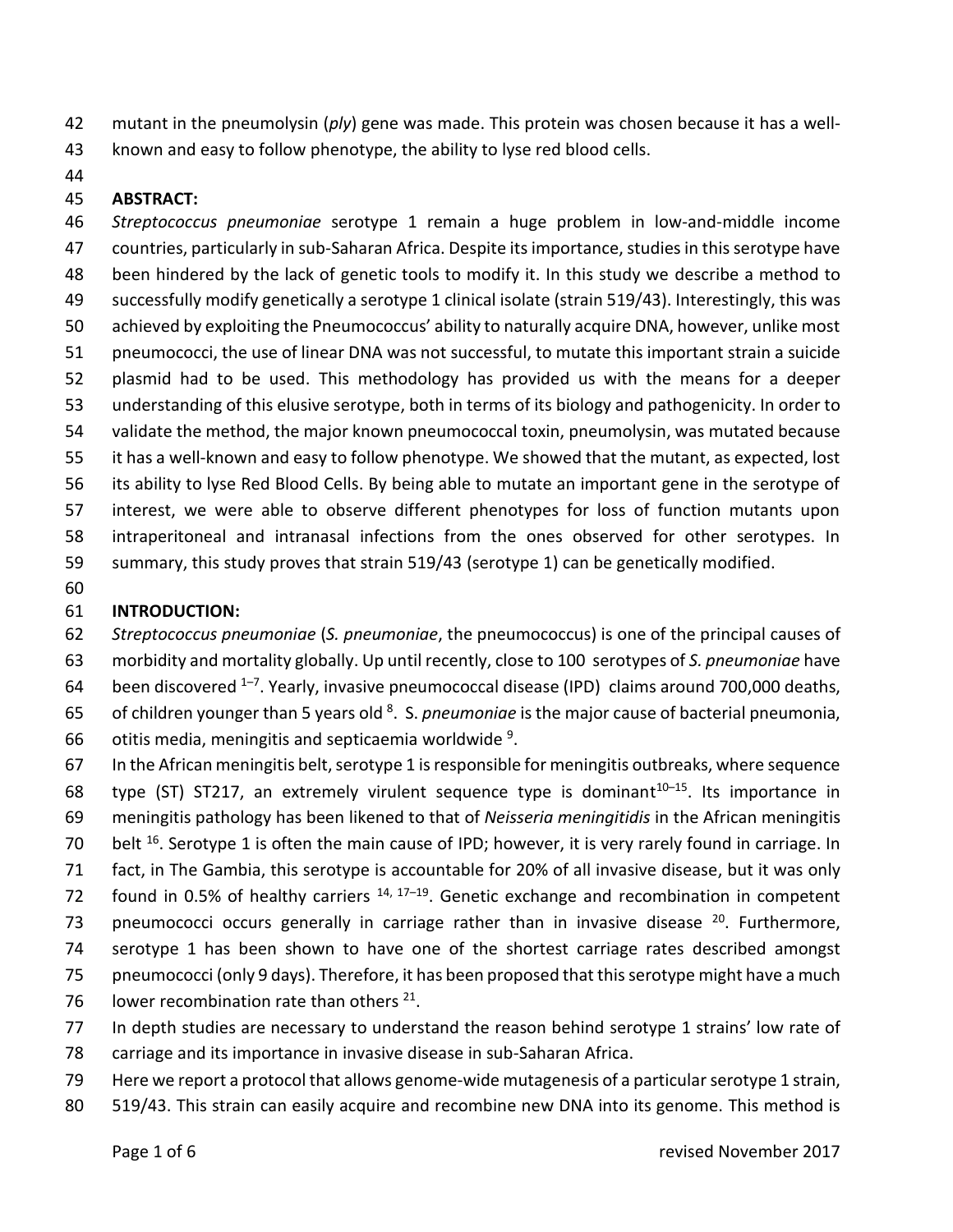been mutated, manuscripts in preparation). By simply using 519/43 strain, and exploit its natural competence, as well as substituting the way that the exogenous DNA is provided, we were able to mutate the pneumolysin gene (*ply*) in this serotype 1 strain. This method represents an 85 improvement on the one presented by Harvey *et al.*, 2016<sup>22</sup> as it is done in one-step without the need to passage the DNA through a different serotype. Nevertheless, and due to inter-strain 87 variability, no method is yet standardized to all strains. The ability to mutate specific genes and observe its effects will allow a profound understanding of serotype 1 *S. pneumoniae* strains and it will provide answers for the role of these strains in meningitis in sub-Saharan Africa*.* **PROTOCOL: 1. Generation of the mutating amplicon by SOE-PCR<sup>23</sup> and amplification of the spectinomycin cassette 1.1.** Start by performing PCR for the amplification of the homology arms (ply 5' (488bp) and ply3' (715bp) respectively) of the flanking regions of the *ply* gene from strain 519/43. Use 96 primers plyFw1\_NOTI (TTT GCGGCCGCCAGTAAATGACTTTATACTAGCTATG), ply5'R1\_BamHI

not yet inter-strain, but it is very efficient when done in 519/43 background (other targets have

(CGAAATATAGACCAAAGGACGC*GGATCC*AGAACCAAACTTGACCTTGA), ply3'F1\_BamHI

(TCAAGGTCAAGTTTGGTTCT*GGATCC*GCGTCCTTTGGTCTATATTTCG) and plyRv2\_NotI

(TTTGCGGCCGCCATTTTCTACCTTATCCTCTACC).

 **1.2.** Use the following PCR conditions denaturing at 94 ⁰C for 60 sec, step 2: denaturing at 94 102 <sup>o</sup>C for 30 sec, step 3: annealing at 58 <sup>o</sup>C for 30 sec, step 4: extension at 72 <sup>o</sup>C for 30 sec, step 5: 103 go back to step 2 and repeat for 35 cycles, step 6: final extension at 72 °C for 30 sec, for ply5', and the same PCR conditions should be used for ply3' with the exception of the extension time on step 4 and step 6 where it should be 60 sec.

 **1.3.** Analyse the PCR products by gel electrophoresis and excise the amplicon from the gel. 

- **1.4.** Purify the PCR amplicons following the protocol described in the manufacturer's instructions (Monarch DNA Gel Extraction, NEB, UK).
- 
- **1.5.** Use equimolar amounts of both homology arms as templates in the SOE-PCR. Fuse the
- 113 two amplicons using primers plyFw1\_ NOTI (TTT
- GCGGCCGCCAGTAAATGACTTTATACTAGCTATG), and plyRv2\_NotI
- (TTTGCGGCCGCCATTTTCTACCTTATCCTCTACC).
-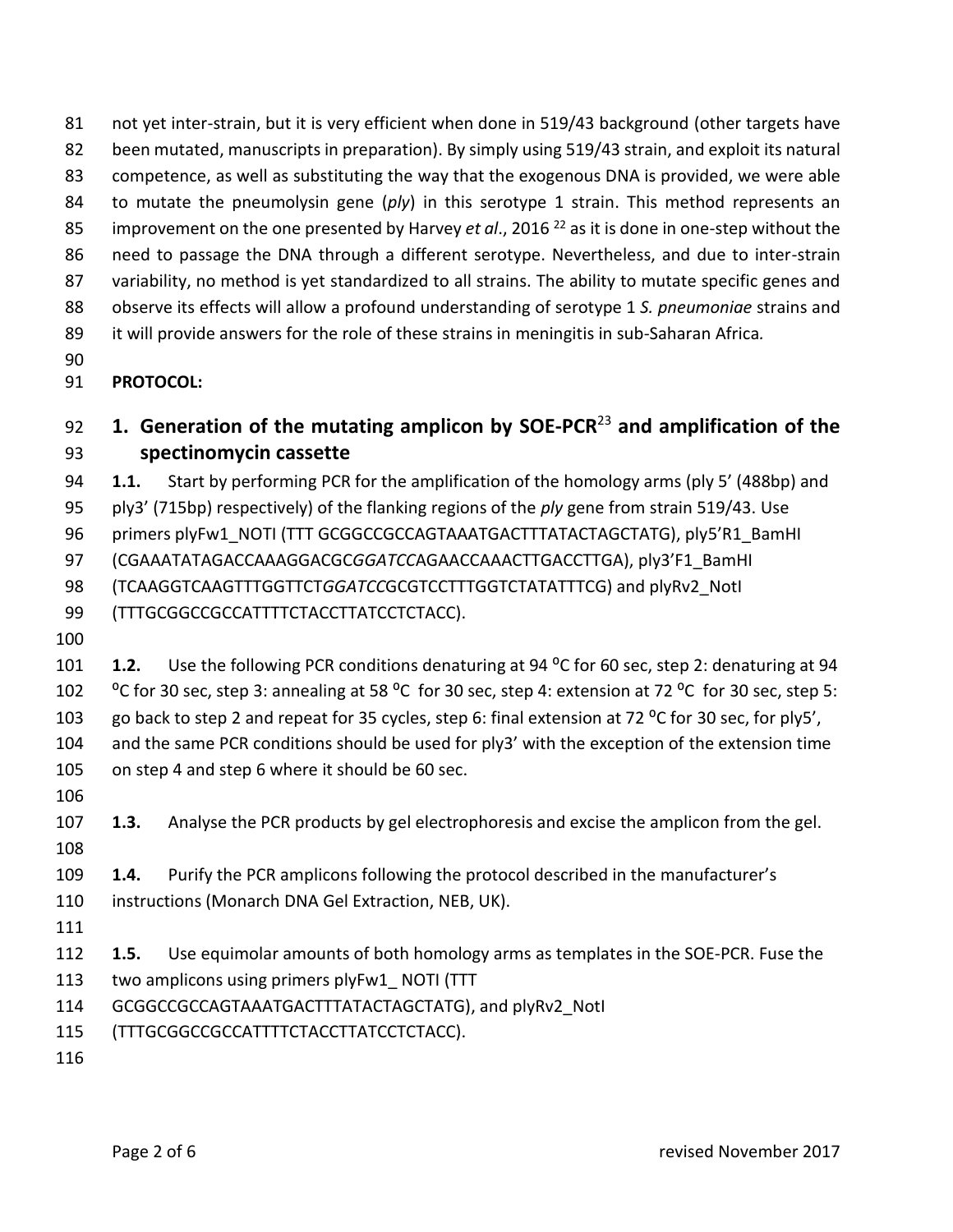<span id="page-3-0"></span>

| 117 | 1.6.                                                                                                | Use the following SOE-PCR conditions (step1: denaturing at 94 °C for 2 min, step2:                                                                                       |  |  |  |
|-----|-----------------------------------------------------------------------------------------------------|--------------------------------------------------------------------------------------------------------------------------------------------------------------------------|--|--|--|
| 118 | denaturing at 94 °C for 30 sec, step3: annealing 58 °C for 30 sec, Step 4: extension at 68 °C for   |                                                                                                                                                                          |  |  |  |
| 119 | 60 sec, step 5: go back to step 2 and repeat for 25 cycles, step 6: final extension at 68 °C for 90 |                                                                                                                                                                          |  |  |  |
| 120 | sec);                                                                                               |                                                                                                                                                                          |  |  |  |
| 121 |                                                                                                     |                                                                                                                                                                          |  |  |  |
| 122 | 1.7.                                                                                                | Analyse the SOE-PCR product by gel electrophoresis and excise it from the gel using a                                                                                    |  |  |  |
| 123 |                                                                                                     | gel extraction kit and follow the instructions provided.                                                                                                                 |  |  |  |
| 124 |                                                                                                     |                                                                                                                                                                          |  |  |  |
| 125 | 1.8.                                                                                                | Amplify the spectinomycin cassette from plasmid pR412 using the following PCR                                                                                            |  |  |  |
| 126 | conditions: step 1: denaturing at 94 °C for 60 sec, step 2: denaturing at 94 °C for 30 sec, step 3: |                                                                                                                                                                          |  |  |  |
| 127 | annealing at 55 °C for 30 sec, step 4: extension at 68 °C for 60 sec, step 5: go back to step 2     |                                                                                                                                                                          |  |  |  |
| 128 | and repeat for 25 cycles, step 6: final extension at 68 °C for 60 sec. Use primers BamHI SP2F2      |                                                                                                                                                                          |  |  |  |
| 129 | (GGATCC CTA GAA CTA GTG GAT CCC CC) and BamHI SP2R2 (GGATCC AAT TCT GCA GAT TTT AC                  |                                                                                                                                                                          |  |  |  |
| 130 | ATG ATC). Plasmid pR412 was acquired from Dr Marc PrudHomme (CNRS-Universite Paul                   |                                                                                                                                                                          |  |  |  |
| 131 | Sabatier Toulouse France).                                                                          |                                                                                                                                                                          |  |  |  |
| 132 |                                                                                                     |                                                                                                                                                                          |  |  |  |
| 133 | 1.9.                                                                                                | Analyse the PCR amplicons by gel electrophoresis and excise and purify the resulting                                                                                     |  |  |  |
| 134 |                                                                                                     | PCR amplicon as described above.                                                                                                                                         |  |  |  |
|     |                                                                                                     |                                                                                                                                                                          |  |  |  |
|     |                                                                                                     |                                                                                                                                                                          |  |  |  |
| 135 | 2.                                                                                                  | Generation of plasmid pSD1 and Chemical transformation of E. coli Dh5a                                                                                                   |  |  |  |
| 136 |                                                                                                     |                                                                                                                                                                          |  |  |  |
| 137 | 2.1.                                                                                                | Perform a Ligation Reaction following the pGEMT-easy system I manufacturer                                                                                               |  |  |  |
| 138 |                                                                                                     | instructions (Promega, UK). In a microcentrifuge tube add 5 µl 2X ligation buffer, 1 µl                                                                                  |  |  |  |
| 139 |                                                                                                     | pGEMTeasy, 2 µl of the ply SOE product, 1 µl T4 DNA ligase and water to 20 µl total volume.                                                                              |  |  |  |
| 140 |                                                                                                     | Incubate overnight at 4 °C. This generates plasmid pSD1.                                                                                                                 |  |  |  |
| 141 |                                                                                                     |                                                                                                                                                                          |  |  |  |
| 142 | 2.2.                                                                                                | Transform chemically competent <i>E. coli</i> Dh5α (Invitrogen UK) with pSD1. Start by                                                                                   |  |  |  |
| 143 |                                                                                                     | incubate 50 $\mu$ of chemically competent <i>E. coli</i> Dh5 $\alpha$ with 3 $\mu$ pSD1 ligation reaction for 15 min                                                     |  |  |  |
| 144 |                                                                                                     | on ice, then continue by exposing the cells to thermic shock (42 °C, 30 sec). Place the cells on                                                                         |  |  |  |
| 145 |                                                                                                     | ice for 2 min.                                                                                                                                                           |  |  |  |
| 146 |                                                                                                     |                                                                                                                                                                          |  |  |  |
| 147 | 2.3.                                                                                                | Remove the cells from ice and add 350 µL S.O.C media. Incubate the culture for 2 h at                                                                                    |  |  |  |
| 148 |                                                                                                     | 37°C, 120 rpm.                                                                                                                                                           |  |  |  |
| 149 |                                                                                                     |                                                                                                                                                                          |  |  |  |
| 150 | 2.4.                                                                                                | Plate the transformation on Luria Bertani Agar (LBA) supplemented with 0.4mM IPTG,                                                                                       |  |  |  |
| 151 |                                                                                                     |                                                                                                                                                                          |  |  |  |
| 152 |                                                                                                     | 0.24mg/ml X-Gal for blue/white selection and 100 µg/ml ampicillin to ensure all colonies<br>growing in the plate have the plasmid backbone. White colonies contain pSD1. |  |  |  |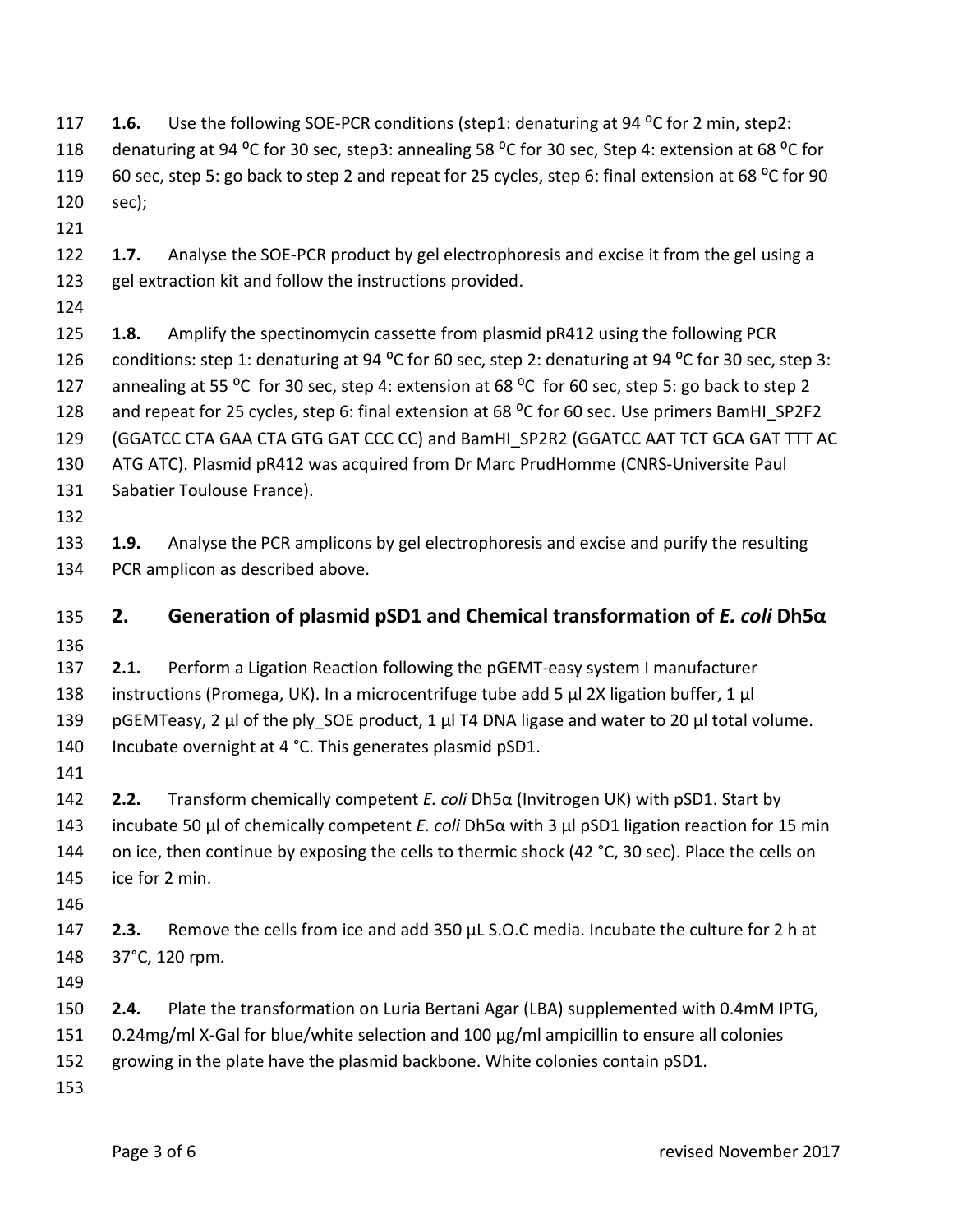<span id="page-4-0"></span>

| 154<br>155<br>156                      | 2.5.                | Pick three white colonies and set up overnight growths in 10 ml LB, supplemented with<br>100 µg/ml ampicillin. Incubate the cultures overnight at 37 °C with shaking.                                                                                                                                                                                                                                         |
|----------------------------------------|---------------------|---------------------------------------------------------------------------------------------------------------------------------------------------------------------------------------------------------------------------------------------------------------------------------------------------------------------------------------------------------------------------------------------------------------|
| 157<br>158                             | 2.6.<br>extraction. | The next day centrifuge the cultures at 3082 xg and use the pellet for plasmid                                                                                                                                                                                                                                                                                                                                |
| 159<br>160                             | З.                  | Plasmid DNA extraction, restriction digestion of pSD1 and spectinomycin<br>gene and assembly of pSD2                                                                                                                                                                                                                                                                                                          |
| 161<br>162<br>163<br>164               | 3.1.<br>UK).        | Extract the plasmid DNA following the instructions provided with the Kit (NEB, Monarch,                                                                                                                                                                                                                                                                                                                       |
| 165<br>166<br>167                      |                     | Set up a BamHI-restriction digestion for both pSD1 plasmid and the spectinomycin cassette previously amplified and purified.<br>Use the following conditions and quantities described in Table 1-Restriction digestion reaction components<br>for pSD1 and spectinomycin cassette.                                                                                                                            |
| 168<br>169                             | 3.2.                |                                                                                                                                                                                                                                                                                                                                                                                                               |
| 170<br>171                             | 3.3.                | Incubate the restriction digestion reactions and controls at 37 °C for 3 hr.                                                                                                                                                                                                                                                                                                                                  |
| 172<br>173<br>174                      | 3.4.                | Analyse the restriction digest by electrophoresis, excise the band and purify following<br>the instructions provided with the Kit (Monarch, UK).                                                                                                                                                                                                                                                              |
| 175<br>176<br>177<br>178<br>179<br>180 | 3.5.                | Next, prepare a ligation reaction following the pGEMT-easy system I manufacturer<br>instructions (Promega, UK) using the BamHI- digested pSD1 and spectinomycin (from 0). In a<br>microcentrifuge tube, add the following reaction components: $5 \mu$ 2X ligation buffer, 2 $\mu$ pSD1,<br>2 µl of spectinomycin cassette, 1 µl T4 DNA ligase and incubate overnight at 4 °C. This generate<br>plasmid pSD2. |
| 181<br>182<br>183                      | 3.6.<br>2.2.        | Transform plasmid pSD2 into chemically competent $E$ . coli Dh5 $\alpha$ as described in point                                                                                                                                                                                                                                                                                                                |
| 184<br>185<br>186                      | 3.7.                | Select the transformants carrying plasmid pSD2 based on their ability to grow in LBA<br>supplemented with 100 µg/ml of spectinomycin and ampicillin.                                                                                                                                                                                                                                                          |
| 187<br>188                             | 3.8.                | Perform a plasmid DNA extraction (pSD2) as described above and following the<br>manufacturer's instructions (Monarch, NEB, UK).                                                                                                                                                                                                                                                                               |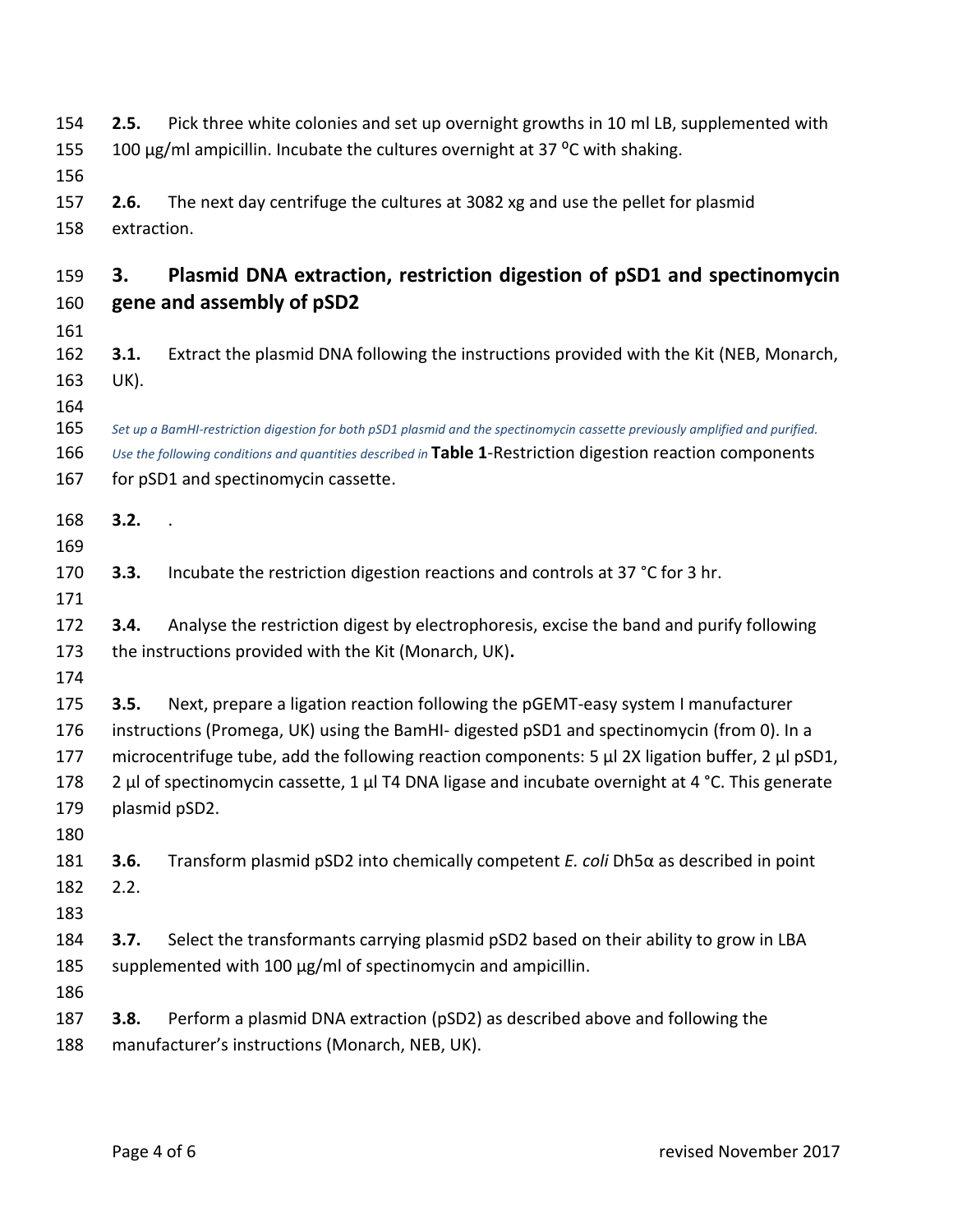| 189 | 4.                                                                                                                       | Transformation of S. pneumoniae strain 519/43                                                     |  |  |
|-----|--------------------------------------------------------------------------------------------------------------------------|---------------------------------------------------------------------------------------------------|--|--|
| 190 |                                                                                                                          |                                                                                                   |  |  |
| 191 | 4.1.                                                                                                                     | Prepare an overnight culture of S. pneumoniae 519/43 in BHI and allow it to grow                  |  |  |
| 192 | statically, at 37 °C, 5% CO2.                                                                                            |                                                                                                   |  |  |
| 193 |                                                                                                                          |                                                                                                   |  |  |
| 194 | 4.2.                                                                                                                     | The following day dilute the cultures 1:50 and 1:100 in 10 ml of fresh BHI broth (Oxoid,          |  |  |
| 195 | UK). Incubate the cultures statically, at 37 $^{\circ}$ C until the OD <sub>595nm</sub> is between 0.05 and 0.1 (optimal |                                                                                                   |  |  |
| 196 |                                                                                                                          | acquisition of DNA closer to 0.1 OD).                                                             |  |  |
| 197 |                                                                                                                          |                                                                                                   |  |  |
| 198 | 4.3.                                                                                                                     | Once an OD of 0.1 is reached, take 860 µl and transfer into a microcentrifuge tube. In            |  |  |
| 199 |                                                                                                                          | this same microcentrifuge tube add: 100 µl 100 mM NaOH, 10 µl 20% (w/v) BSA, 10 µl 100mM          |  |  |
| 200 | CaCl <sub>2</sub> and 2 µl 50 ng/ml CSP1 $^{24}$ and 500 ng of pSD2.                                                     |                                                                                                   |  |  |
| 201 |                                                                                                                          |                                                                                                   |  |  |
| 202 | 4.4.                                                                                                                     | Incubate the reaction statically at 37°C, for 3 hours.                                            |  |  |
| 203 |                                                                                                                          |                                                                                                   |  |  |
| 204 | 4.5.                                                                                                                     | Plate 330 µl onto 5% blood Agar plates (BA) supplemented with 100 µg/ml                           |  |  |
| 205 |                                                                                                                          | spectinomycin, every hour over the 3 incubation hours.                                            |  |  |
| 206 |                                                                                                                          |                                                                                                   |  |  |
| 207 | 4.6.                                                                                                                     | Incubate plates overnight at 37 °C, 5% CO <sub>2</sub> . Spectinomycin resistant colonies must be |  |  |
| 208 | patched onto another BA plate supplemented with 100 µg/ml spectinomycin as well as onto BA                               |                                                                                                   |  |  |
| 209 | plates supplemented with 100 µg/ml of ampicillin. Both sets of plates must be and incubated                              |                                                                                                   |  |  |
| 210 | overnight under the conditions stated above. The ampicillin plates are to test for the presence                          |                                                                                                   |  |  |
| 211 |                                                                                                                          | of the plasmid backbone.                                                                          |  |  |
| 212 | 4.7.                                                                                                                     |                                                                                                   |  |  |
| 213 | 4.8.                                                                                                                     | Confirm the presence of the spectinomycin cassette by PCR using primers plyFw1 NOTI               |  |  |
| 214 | (TTT GCGGCCGCCAGTAAATGACTTTATACTAGCTATG) and SPEC REV                                                                    |                                                                                                   |  |  |
| 215 | (TAATTCCTCTAAGTCATAATTTCCG). Confirm the mutation by PCR using primers plySCN1                                           |                                                                                                   |  |  |
| 216 | (CCAATGGAAATCGCTAGGCAAGAGATAA) and plySCN2 (ATTACTTAGTCCAACCACGGCTGAT)                                                   |                                                                                                   |  |  |
| 217 |                                                                                                                          | which attach outside of the mutated region.                                                       |  |  |
| 218 | 4.9.                                                                                                                     | Confirm the integration in the correct location of the genome by sequencing using                 |  |  |
| 219 |                                                                                                                          | primers plySCN1 (CCAATGGAAATCGCTAGGCAAGAGATAA), plySCN2                                           |  |  |
| 220 | (ATTACTTAGTCCAACCACGGCTGAT), as well as primers with their binding site in the                                           |                                                                                                   |  |  |
| 221 | spectinomycin cassette sqr1 (CCTGATCCAAACATGTAAGTACC) sqf2                                                               |                                                                                                   |  |  |
| 222 |                                                                                                                          | (CGTAGTTATCTTGGAGAGAATA) spec sqf1 (GGTACTTACATGTTTGGATCAGG) and spec sqr2                        |  |  |
| 223 |                                                                                                                          | TATTCTCTCCAAGATAACTACG.                                                                           |  |  |
| 224 |                                                                                                                          |                                                                                                   |  |  |
| 225 |                                                                                                                          | <b>REPRESENTATIVE RESULTS:</b>                                                                    |  |  |
| 226 |                                                                                                                          |                                                                                                   |  |  |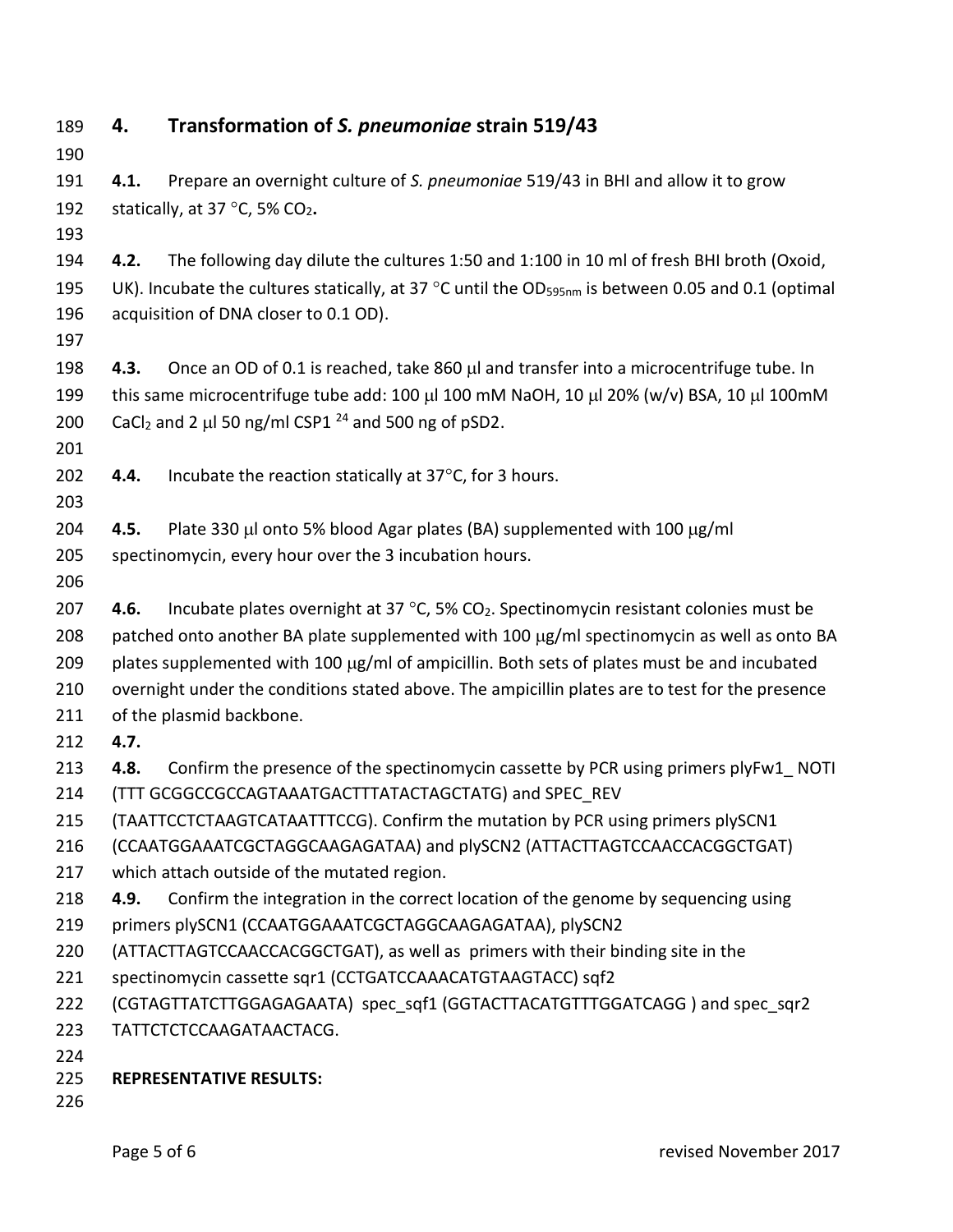227 The protocol described here starts by using PCR to amplify the left and right homology arms, whilst simultaneously deleting 191 bp from the middle region of the *ply* gene. While performing the PCR a BamHI site is introduced at the 3' of the left homology arm and at the 5' end of the right homology arm (**Error! Reference source not found.**A). This is followed by PCR-SOE where left and right homology arms are fused into one amplicon (Figure 1B). This SOE-PCR amplicon is then cloned into pGEMTeasy using TA cloning to generate plasmid pSD1 (Figure 1C). Successful transformation will yield white colonies that are resistant to ampicillin. Any blue colonies will be transformants containing an empty pGEMTeasy plasmid. pSD1 will then be digested at the BamHI 235 site which was introduced at the time of the SOE-PCR (Figure 1D) and ligated to a spectinomycin cassette (also BamHI digested for compatible ends). The new plasmid is termed pSD2 (Figure 1E). Correct assembly of pSD2 is confirmed by restriction digestion (Figure 2A). pSD2, that works as a suicide plasmid since it does not contain a Gram+ compatible origin of replication, was used to transform 519/43WT (previously prepared to be competent). Positive transformants are colonies growing on 100 µg/ml spectinomycin after an overnight incubation. All colonies are patched onto 241 newly fresh blood agar base plates supplemented with 100  $\mu$ g/ml spectinomycin as well as blood 242 agar base supplemented with 100  $\mu$ g/ml of ampicillin. Any colonies that grow on the second overnight plates supplemented with spectinomycin are possible positives. Any colonies that grow on ampicillin plates will denote integration of the full plasmid or recombination of the ampicillin cassette elsewhere in the genome. So far and using strain 519/43 no colonies have grown on the plates supplemented with ampicillin. All colonies positive by PCR must be confirmed by sequencing (Figure 2C) to assess and confirm the location of the insertion. To this end, primers must have their binding site outside of the homology region (Figure 2C). The chosen target has a very marked phenotype (haemolysis of Red Blood Cells (RBC)), and therefore the mutation can also be confirmed phenotypically (Figure 2B). The mutant lost its ability to lyse RBC's.

- 
- **FIGURE AND TABLE LEGENDS:**
- 

<span id="page-6-0"></span>**Table 1**-Restriction digestion reaction components for pSD1 and spectinomycin cassette.

 **Figure 1-Overview of the mutagenesis strategy A:** Amplification of homology arms (Ply3' and Ply5' (lanes 2 until 5); and Splicing by Overlapping Extension PCR (Lanes 6 and 7). L- hyperladder I (bioline), lane 1- negative control for the reaction, lane 2 and 3- ply5' (488 bp) and ply3' (715 bp) homology arms amplified from D39 gDNA, lanes 4 and 5- ply5' (488 bp) and ply3' (715 bp) homology arms amplified from 519/43 gDNA. Right hand side lane 6- D39 SOE PCR product, lane 7- 519/43 SOE PCR product (1235 bp). **B**-Schematic depicting the final SOE-PCR construct obtained (Ply\_SOE); Indicated by arrows are the primers used to obtain the homology region between both homology arms as well as the restriction digestion chosen. **C**- Plasmid pSD1, depicting the cloning of ply\_SOE; **D**- Restriction digestion of pSD1 and spectinomycin cassette.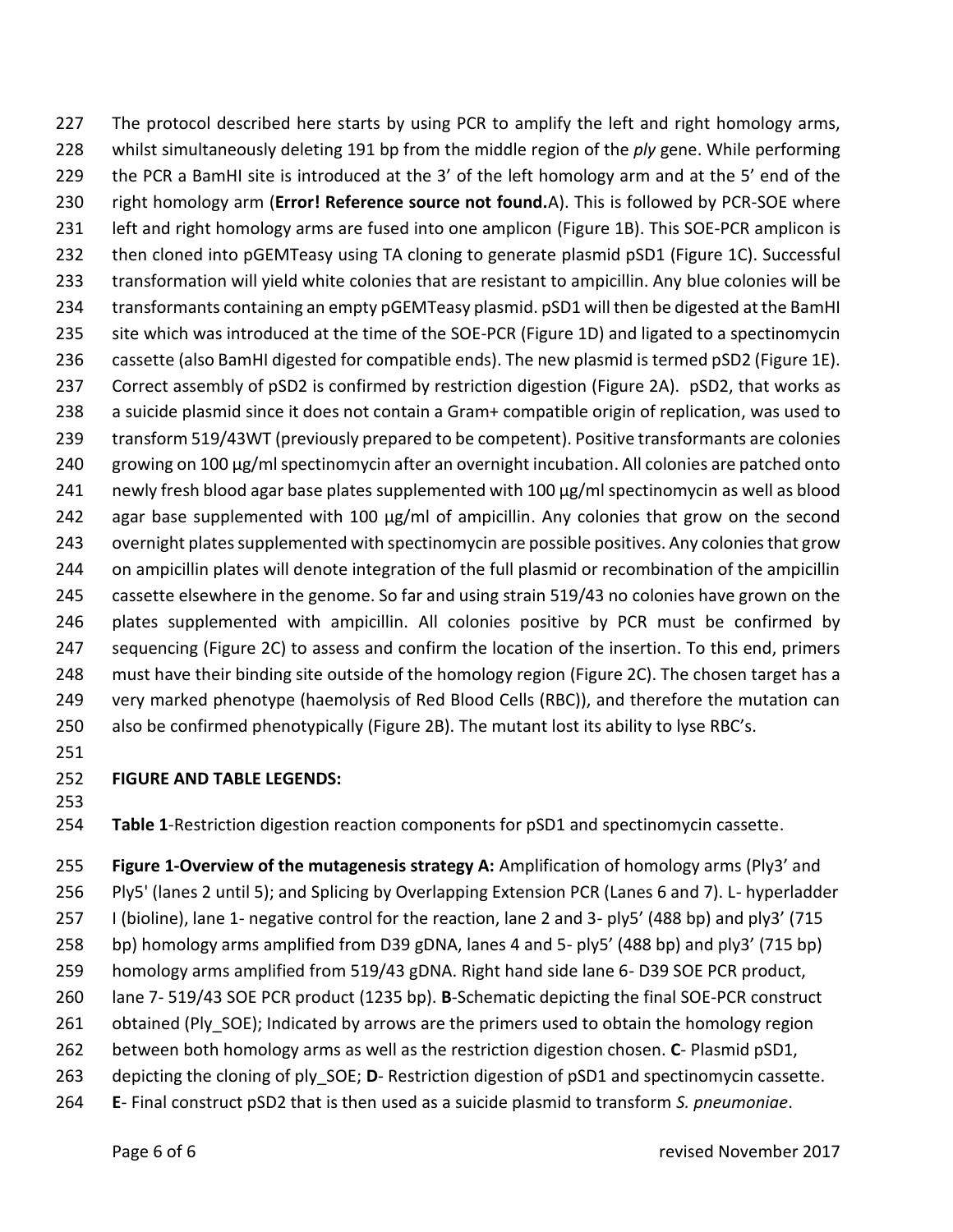**Figure 2-A***:* Confirmation of the presence of the spectinomycin cassette in pSD2. L- hyperladder 1kb (Bioline); 1- pSD1 digested with BamHI; 2-pSD2 digested with BamHI; L hyperladder 1 kb (Bioline); 3- Spectinomycin cassette amplified from pR412, 4- Spectinomycin cassette digested with BamHI*;* **B***-* Phenotypic confirmation of the pneumolysin mutation by determination of haemolytic activity for D39, 519/43WT and mutant 519/43Δply. This was compared to haemolysis of red blood cells by 0.5% saponin. Saponin-derived haemolysis is considered 100% and the rates for 519/43Wt and 519/43Δply were calculated against it. Each data point is the mean of 5 technical and 3 biological replicates. **C**-Sequencing data mapped to the mutant genome region where pneumolysin was interrupted. Primers are indicated as arrows and by name. PLYSCN1 and PLYSCN2 bind outside of the homology arms. Sequencing obtained from primers PLYSCN1 and 2 showed that there was uninterrupted sequence from the neighbouring regions outside of the homology area until the spectinomycin cassette, demonstrating the insertion in the genome.

# 

#### **DISCUSSION:**

 *Streptococcus pneumoniae*, in particularserotype 1, continues to be a global threat causing invasive pneumococcal disease and meningitis. Despite the introduction of various vaccines that should be protective against serotype 1, in Africa, this serotype is still capable of causing 284 outbreaks that lead to high morbidity and mortality  $^{13}$  . The ability to genetically manipulate this serotype is of critical importance because of its clinical relevance. The method described in this study allows the genetic manipulation of a representative strain within this serotype. An invasive 287 strain 519/43 (ST5316), a clinical isolate from a meningitis patient in Denmark .

 The methodology presented here, was successful mostly due to the chosen strain as it can acquire exogenous DNA, but also due to changes made to the traditional protocols used for *S. pneumoniae* transformation, a typical success rate to our transformation protocol is of about 70%.

 With this methodology, it is paramount to use a suicide plasmid instead of the usual linear 293 DNA. Conventionally, linear DNA $^{26-28}$  would have been used, however all attempts to use the exogenous DNA in this form were unsuccessful. Furthermore, attempts to exploit the natural competence of *S. pneumoniae* 519/43 at lower absorbance were not successful. Troubleshooting 296 demonstrated that natural competence for strain 519/43 was higher when OD<sub>595</sub> was 0.1, which is different from the data observed for other serotypes of *S. pneumoniae* where highest natural 298 competence was observed at very low  $OD^{24}$ .

 In order to validate the method, a pneumolysin mutant was constructed because it exhibits an easy to follow phenotype, however and to prove that the method can be applied to any gene within this strain, other genes have been successfully targeted (manuscripts in preparation). Such method, using a suicide vector that has no Gram+ compatible origin could also be used for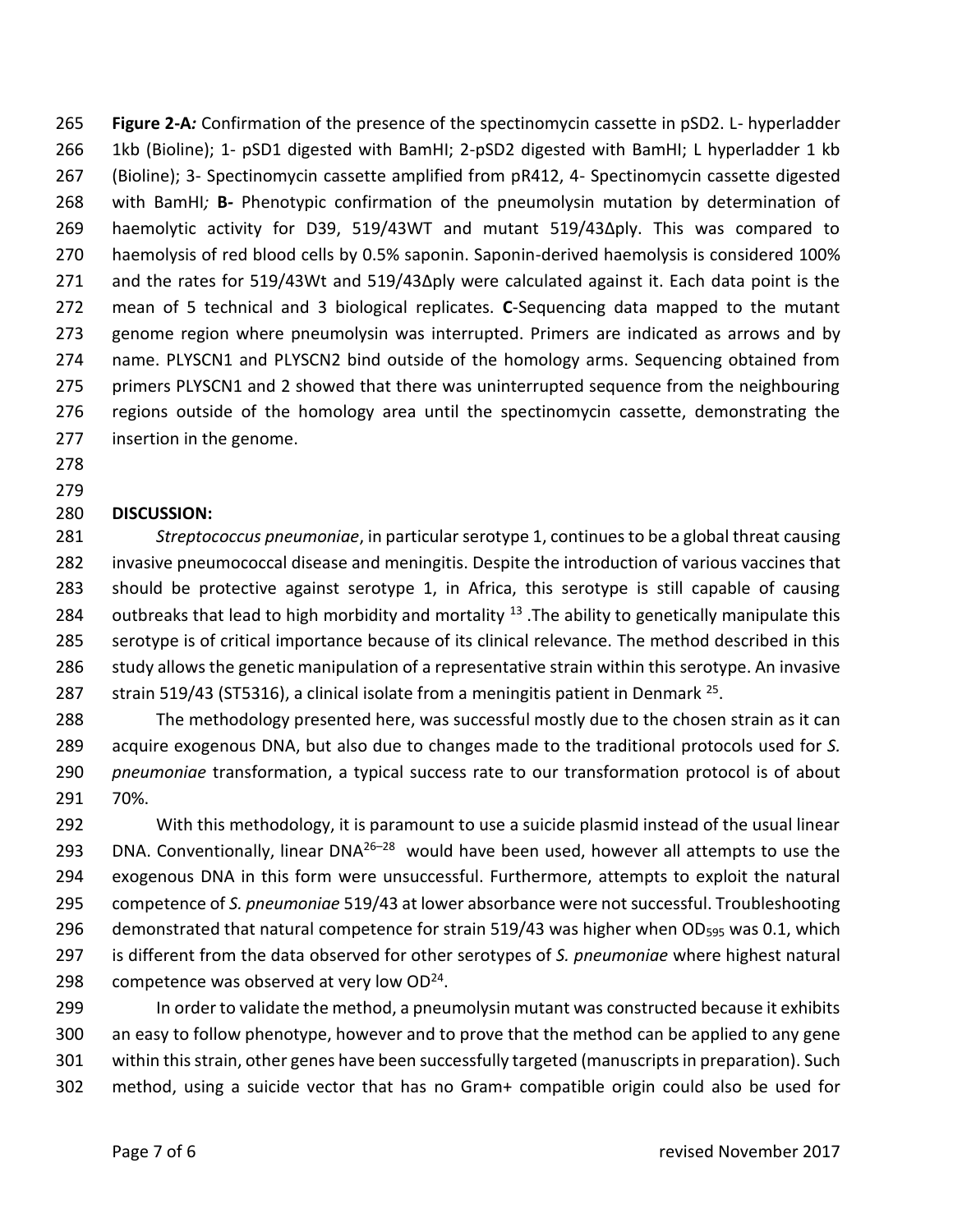chromosomal complementation, overexpression of genes of interest, as well as introduction of reporter systems, all by using the neighbouring genes as homology regions.

 The expansion of genetic tools to *S. pneumoniae* serotype 1, strain 519/43 is important because, we can now genetically manipulate representative strains directly. Strain 519/43 is of interest as it is genetically pliable, is pathogenic as it was isolated from a meningitis patient, and its manipulation will provide clues to better understand the development and establishment of meningitis. Previously, understanding certain determinants within the species was done by inserting the gene in question in one of the very well characterized strains of *S. pneumoniae*, such as D39 (serotype 2). Such approach was used by Paton e*t al.,* due to difficulties with the 312 mutagenesis on serotype 1 $^{29}$ . The results reported by them on D39 carrying a less haemolytic allele of serotype 1 *ply* in comparison to 519/43 Δ*ply* differ from the ones presented by us <sup>30</sup> highlighting the importance of being able to mutate a gene within the original strain background. 315 Later on, the same group was able to mutate a non-lineage A serotype 1 strain <sup>22</sup>. Interestingly, their protocol is quite distinct from ours, as it is a two-step approach that requires the mutation to be done first in serotype 2 strains and this is then used as a template to be transformed in their serotype 1 strain. Currently, there is one limitation in the method presented by us, for now, this method works only for the 519/43 representative strain. The same exact protocol was tried in other strains, namely clinical isolates from ST3081 and ST303 and it was not successful. Furthermore, electroporation as a method of delivery of exogenous DNA to the cell was also attempted on all three sequence types, with positive results observed only for 519/43. Expanding and standardising the methodology to all serotype 1 strains is of paramount importance as there is enormous variability throughout the group. Studies are undergoing presently to expand the applicability of the method to all strains within serotype 1.

#### **ACKNOWLEDGMENTS:**

We would like to thank the Meningitis Trust and the MRC for providing funding for this work.

#### **DISCLOSURES:**

The authors have nothing to disclose.

#### **REFERENCES:**

- 1. Bentley, S.D. *et al.* Genetic Analysis of the Capsular Biosynthetic Locus from All 90 Pneumococcal Serotypes. *PLoS Genetics*. **2** (3), e31, doi: 10.1371/journal.pgen.0020031 (2006).
- 2. Calix, J.J., Nahm, M.H. A new pneumococcal serotype, 11E, has a variably inactivated wcjE gene. *The Journal of infectious diseases*. **202** (1), 29–38, doi: 10.1086/653123 (2010).
- 3. Park, I.H., Pritchard, D.G., Cartee, R., Brandao, A., Brandileone, M.C.C., Nahm, M.H. Discovery of a New Capsular Serotype (6C) within Serogroup 6 of Streptococcus pneumoniae. *Journal of Clinical Microbiology*. **45** (4), 1225–1233, doi: 10.1128/JCM.02199-06 (2007).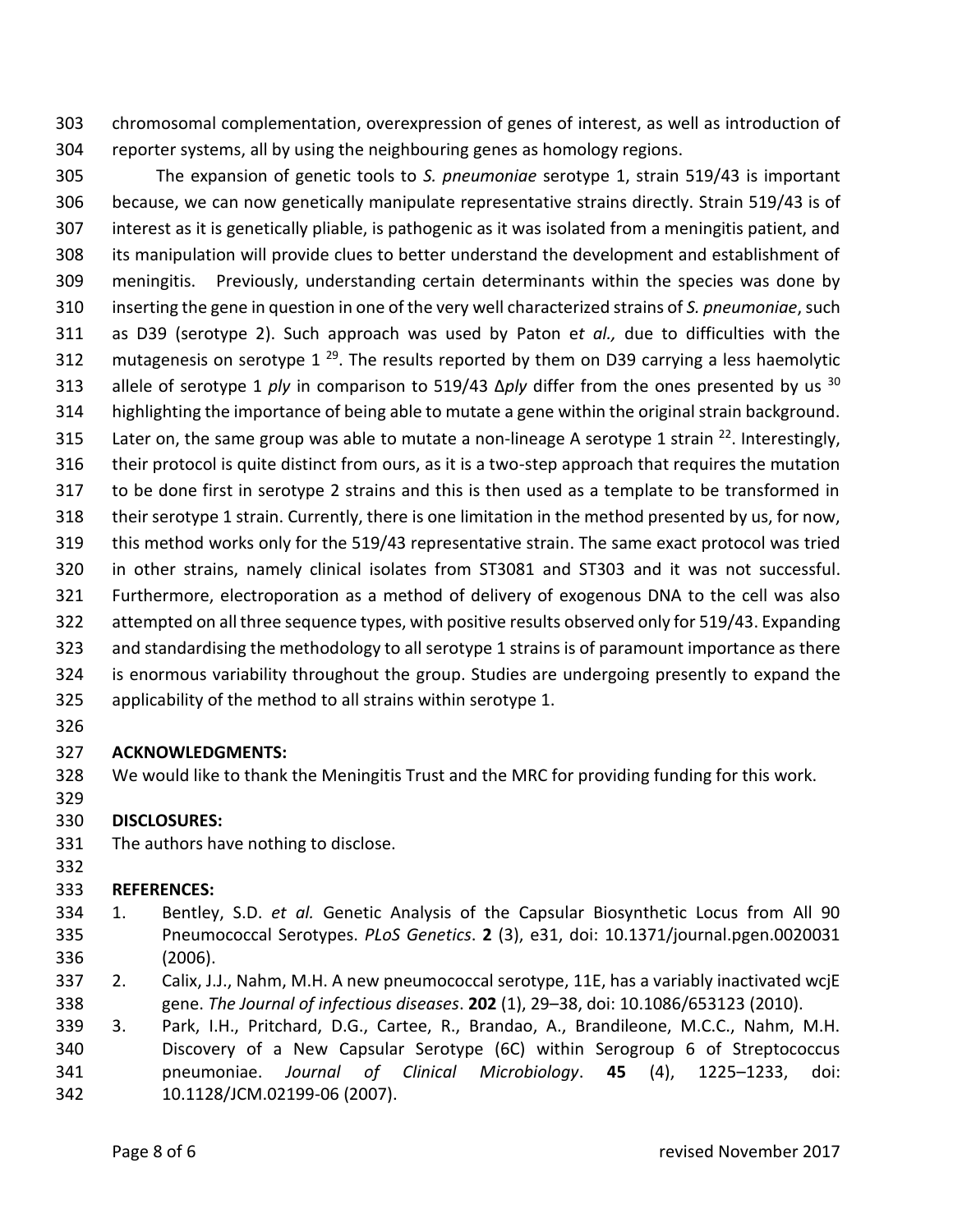- 4. Jin, P. *et al.* First Report of Putative *Streptococcus pneumoniae* Serotype 6D among Nasopharyngeal Isolates from Fijian Children. *The Journal of Infectious Diseases*. **200** (9), 1375–1380, doi: 10.1086/606118 (2009).
- 5. Oliver, M.B., van der Linden, M.P.G., Küntzel, S.A., Saad, J.S., Nahm, M.H. Discovery of *Streptococcus pneumoniae* Serotype 6 Variants with Glycosyltransferases Synthesizing Two Differing Repeating Units. *Journal of Biological Chemistry*. **288** (36), 25976–25985, doi: 10.1074/jbc.M113.480152 (2013).
- 6. Calix, J.J. *et al.* Biochemical, Genetic, and Serological Characterization of Two Capsule Subtypes among *Streptococcus pneumoniae* Serotype 20 Strains. *Journal of Biological Chemistry*. **287** (33), 27885–27894, doi: 10.1074/jbc.M112.380451 (2012).
- 7. Park, I.H., Geno, K.A., Yu, J., Oliver, M.B., Kim, K.-H., Nahm, M.H. Genetic, Biochemical, and Serological Characterization of a New Pneumococcal Serotype, 6H, and Generation of a Pneumococcal Strain Producing Three Different Capsular Repeat Units. *Clinical and Vaccine Immunology*. **22** (3), 313–318, doi: 10.1128/CVI.00647-14 (2015).
- 8. O'Brien, K.L. *et al.* Burden of disease caused by Streptococcus pneumoniae in children younger than 5 years: global estimates. *The Lancet*. **374** (9693), 893–902, doi: 10.1016/S0140-6736(09)61204-6 (2009).
- 9. Henriques-Normark, B., Tuomanen, E.I. The Pneumococcus: Epidemiology, Microbiology, and Pathogenesis. *Cold Spring Harbor Perspectives in Medicine*. **3** (7), a010215–a010215, doi: 10.1101/cshperspect.a010215 (2013).
- 10. Leimkugel, J. *et al.* An Outbreak of Serotype 1 *Streptococcus pneumoniae* Meningitis in Northern Ghana with Features That Are Characteristic of *Neisseria meningitidis* Meningitis Epidemics. *The Journal of Infectious Diseases*. **192** (2), 192–199, doi: 10.1086/431151 (2005).
- 11. Yaro, S. *et al.* Epidemiological and Molecular Characteristics of a Highly Lethal Pneumococcal Meningitis Epidemic in Burkina Faso. *Clinical Infectious Diseases*. **43** (6), 693–700, doi: 10.1086/506940 (2006).
- 12. Antonio, M. *et al.* Molecular epidemiology of pneumococci obtained from Gambian children aged 2–29 months with invasive pneumococcal disease during a trial of a 9-valent pneumococcal conjugate vaccine. *BMC Infectious Diseases*. **8** (1), 81, doi: 10.1186/1471- 2334-8-81 (2008).
- 13. Kwambana-Adams, B.A. *et al.* An outbreak of pneumococcal meningitis among older children (≥5 years) and adults after the implementation of an infant vaccination programme with the 13-valent pneumococcal conjugate vaccine in Ghana. *BMC Infectious Diseases*. **16** (1), 575, doi: 10.1186/s12879-016-1914-3 (2016).
- 14. Antonio, M. *et al.* Seasonality and outbreak of a predominant Streptococcus pneumoniae serotype 1 clone from The Gambia: Expansion of ST217 hypervirulent clonal complex in West Africa. *BMC Microbiology*. **8** (1), 198, doi: 10.1186/1471-2180-8-198 (2008).
- 15. Staples, M. *et al.* Molecular characterization of an Australian serotype 1 Streptococcus pneumoniae outbreak. *Epidemiology and Infection*. **143** (2), 325–333, doi: 10.1017/S0950268814000648 (2015).
- 16. Gessner, B.D., Mueller, J.E., Yaro, S. African meningitis belt pneumococcal disease epidemiology indicates a need for an effective serotype 1 containing vaccine, including for older children and adults. *BMC Infectious Diseases*. **10** (1), 22, doi: 10.1186/1471-2334-10-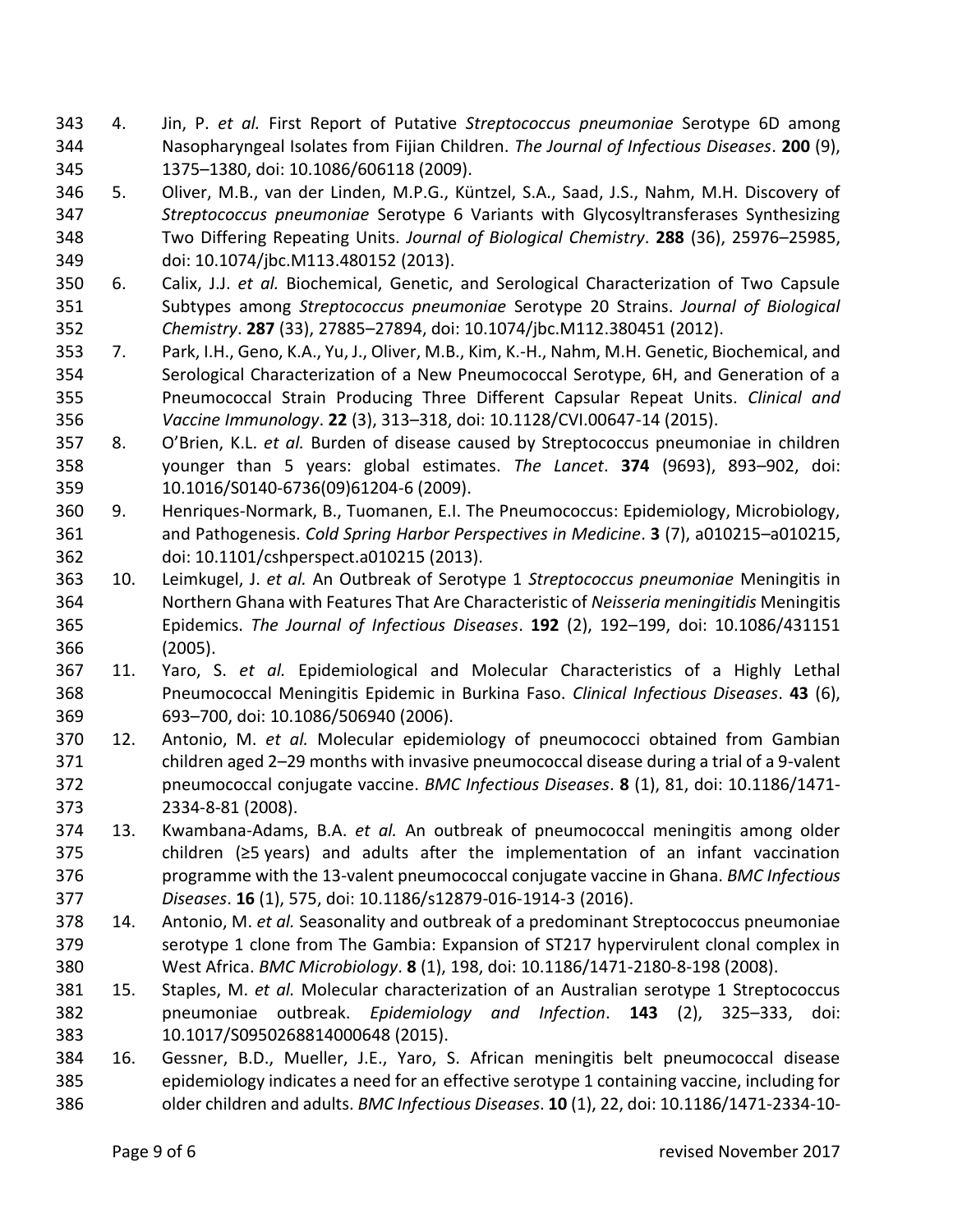22 (2010).

- 17. Hill, P.C. *et al.* Nasopharyngeal carriage of Streptococcus pneumoniae in Gambian infants: a longitudinal study. *Clinical infectious diseases : an official publication of the Infectious Diseases Society of America*. **46** (6), 807–14, doi: 10.1086/528688 (2008).
- 18. Ebruke, C. *et al.* Temporal changes in nasopharyngeal carriage of *Streptococcus pneumoniae* serotype 1 genotypes in healthy Gambians before and after the 7-valent pneumococcal conjugate vaccine. *PeerJ*. **3**, e903, doi: 10.7717/peerj.903 (2015).
- 19. Adegbola, R.A. *et al.* Serotype and antimicrobial susceptibility patterns of isolates of Streptococcus pneumoniae causing invasive disease in The Gambia 1996–2003. *Tropical Medicine and International Health*. **11** (7), 1128–1135, doi: 10.1111/j.1365- 3156.2006.01652.x (2006).
- 20. Marks, L.R., Reddinger, R.M., Hakansson, A.P. High Levels of Genetic Recombination during Nasopharyngeal Carriage and Biofilm Formation in Streptococcus pneumoniae. *mBio*. **3** (5), doi: 10.1128/mBio.00200-12 (2012).
- 21. Ritchie, N.D., Mitchell, T.J., Evans, T.J. What is different about serotype 1 pneumococci? *Future Microbiology*. **7** (1), 33–46, doi: 10.2217/fmb.11.146 (2012).
- 22. Harvey, R.M. *et al.* The variable region of pneumococcal pathogenicity island 1 is responsible for unusually high virulence of a serotype 1 isolate. *Infection and Immunity*. **84** (3), 822–832, doi: 10.1128/IAI.01454-15 (2016).
- 23. Horton, R.M., Cai, Z.L., Ho, S.N., Pease, L.R. Gene splicing by overlap extension: tailor-made genes using the polymerase chain reaction. *BioTechniques*. **8** (5), 528–35, at <http://www.ncbi.nlm.nih.gov/pubmed/2357375> (1990).
- 24. Alioing, G., Granadel, C., Morrison, D.A., Claverys, J.-P. Competence pheromone, oligopeptide permease, and induction of competence in Streptococcus pneumoniae. *Molecular Microbiology*. **21** (3), 471–478, doi: 10.1111/j.1365-2958.1996.tb02556.x (1996).
- 25. Lund, E. *Enumeration and description of the strains belonging to the State Serum Institute, Copenhagen Denmark*. (1951).
- 26. Barany, F., Tomasz, A. Genetic transformation of Streptococcus pneumoniae by heterologous plasmid deoxyribonucleic acid. *Journal of bacteriology*. **144** (2), 698–709, at <http://www.ncbi.nlm.nih.gov/pubmed/6253440> (1980).
- 27. Terra, V.S., Homer, K.A., Rao, S.G., Andrew, P.W., Yesilkaya, H. Characterization of novel β- galactosidase activity that contributes to glycoprotein degradation and virulence in Streptococcus pneumoniae. *Infection and Immunity*. **78** (1), doi: 10.1128/IAI.00721-09 (2010).
- 28. Terra, V.S., Zhi, X., Kahya, H.F., Andrew, P.W., Yesilkaya, H. Pneumococcal 6-phospho-β- glucosidase (BglA3) is involved in virulence and nutrient metabolism. *Infection and Immunity*. **84** (1), doi: 10.1128/IAI.01108-15 (2015).
- 29. Harvey, R.M., Ogunniyi, A.D., Chen, A.Y., Paton, J.C. Pneumolysin with Low Hemolytic Activity Confers an Early Growth Advantage to Streptococcus pneumoniae in the Blood. *Infection and Immunity*. **79** (10), 4122, doi: 10.1128/IAI.05418-11 (2011).
- 30. Terra, V.S., Plumptre, C.D., Wall, E.C., Brown, J.S., Wren, B.W. Construction of a pneumolysin deficient mutant in streptococcus pneumoniae serotype 1 strain 519/43 and phenotypic characterisation. *Microbial pathogenesis*. **141**, 103999, doi: